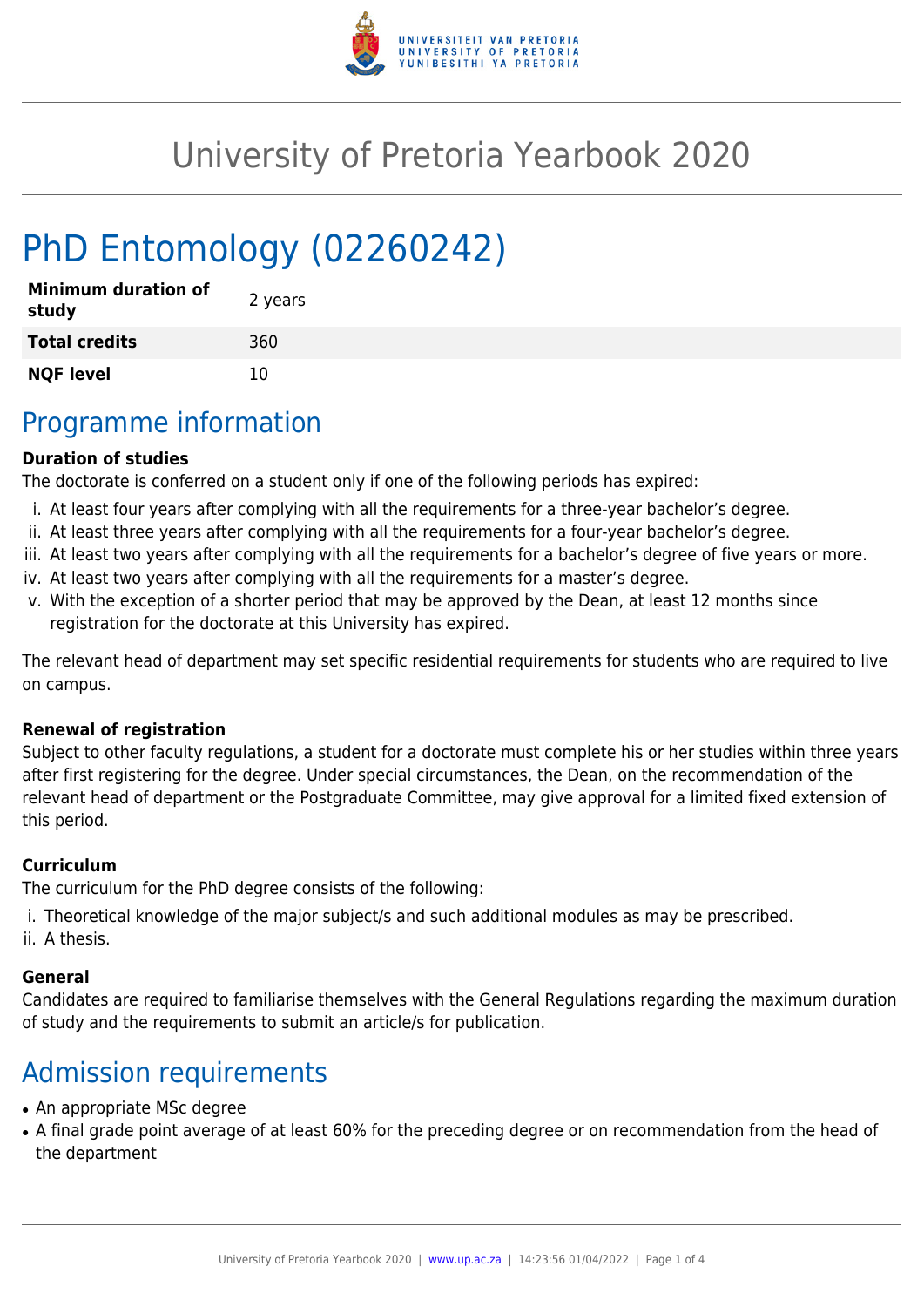

### Examinations and pass requirements

- i. Consult the General Regulations that apply to the calculation of marks.
- ii. In order to obtain the PhD degree the candidate must:
- pass the examinations and the prescribed modules, as determined in the study programme;
- pass the thesis; and
- pass the final examination on the thesis and general subject knowledge.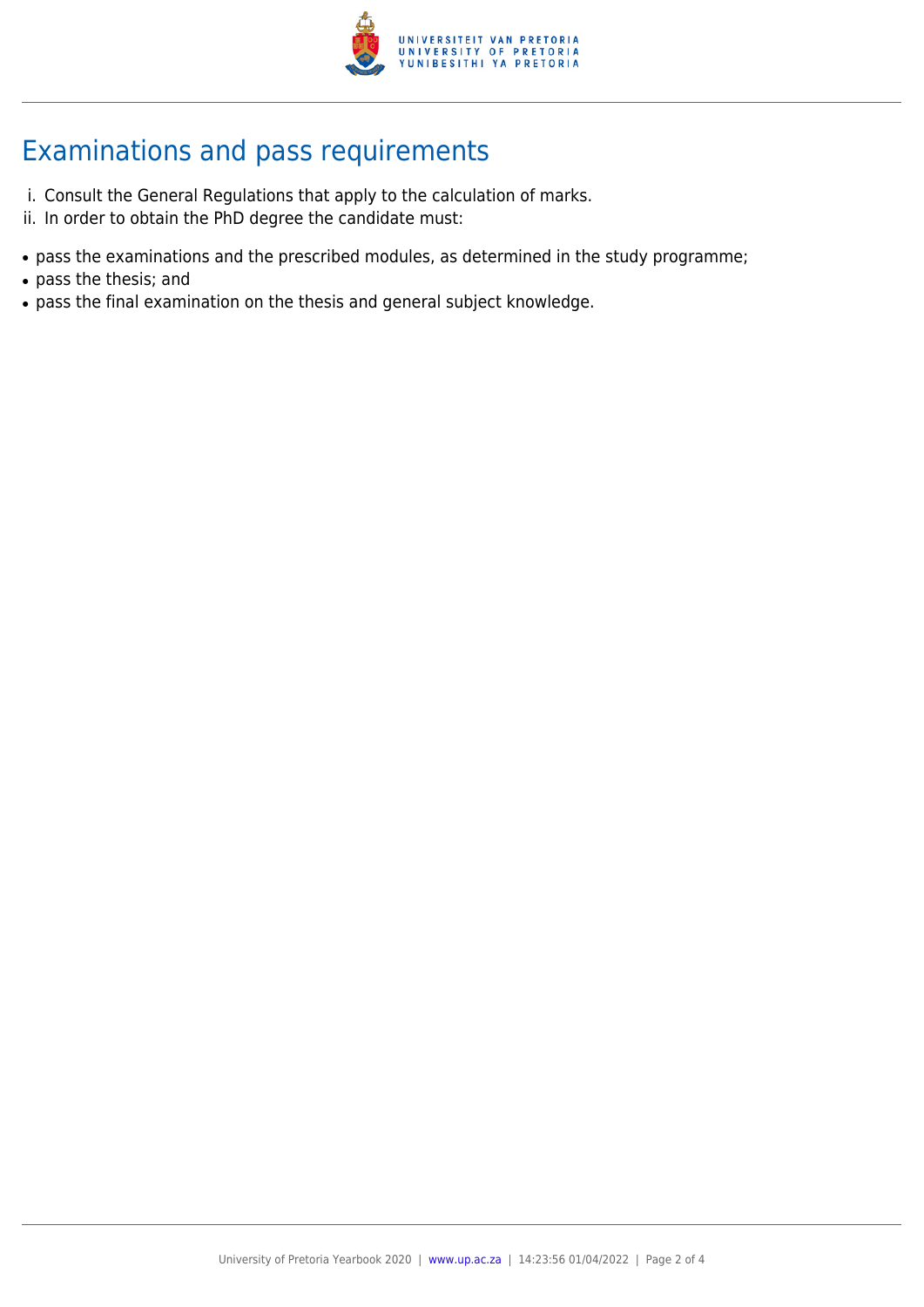

### Curriculum: Year 1

**Minimum credits: 360**

### **Core modules**

#### **Thesis: Entomology 990 (ENT 990)**

| <b>Module credits</b>         | 360.00                         |
|-------------------------------|--------------------------------|
| <b>Prerequisites</b>          | No prerequisites.              |
| Language of tuition           | Module is presented in English |
| <b>Department</b>             | Zoology and Entomology         |
| <b>Period of presentation</b> | Year                           |